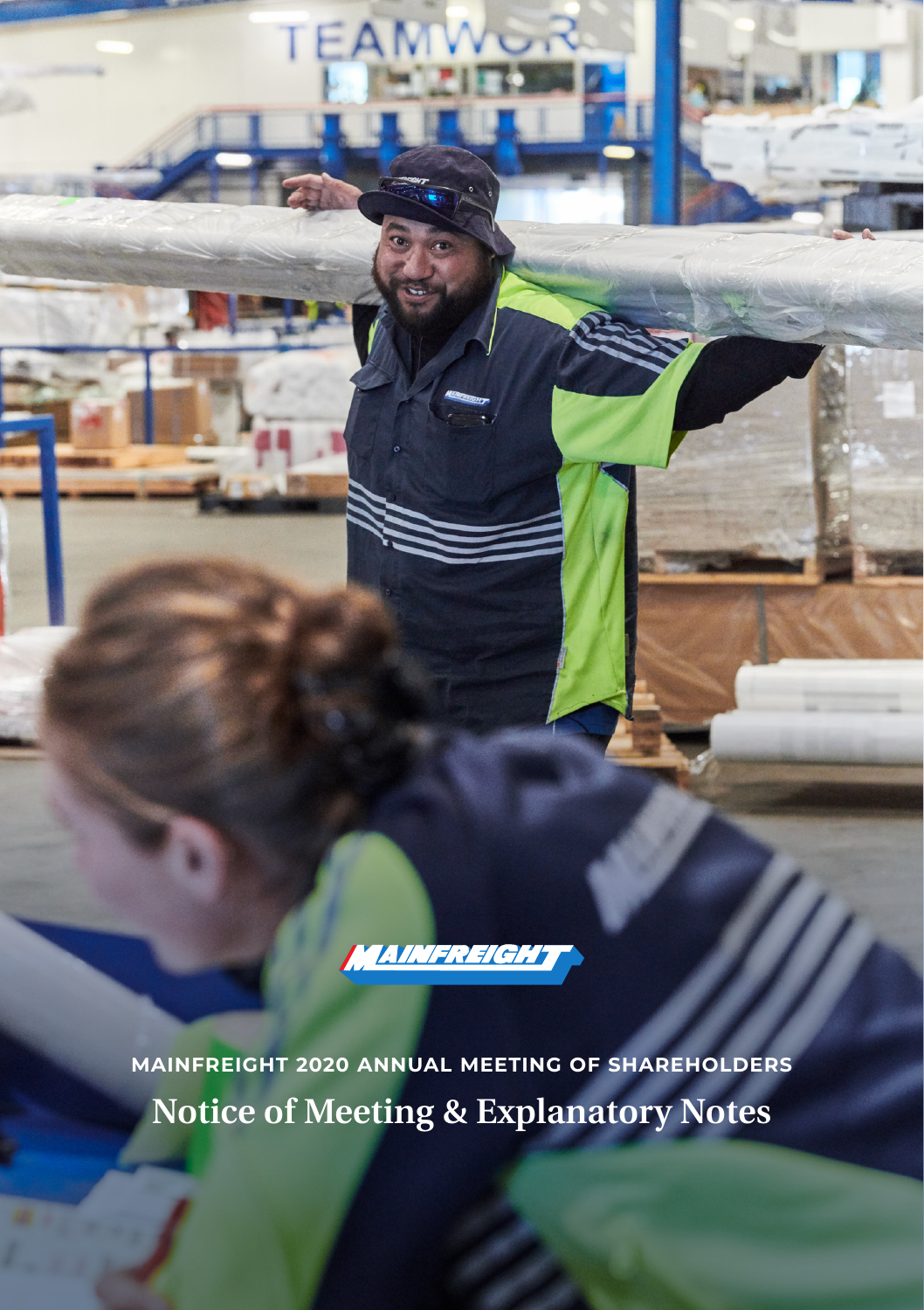## Notice *of Meeting*

Notice is given that the annual meeting of shareholders of Mainfreight Limited (the "Company") will be held at 4.00pm on Thursday, 30 July 2020 in the Level 4 Lounge, South Stand, Eden Park, Reimers Avenue, Kingsland, Auckland, New Zealand.

### *Agenda*

### CHAIRMAN'S ADDRESS

### GROUP MANAGING DIRECTOR'S ADDRESS

### ANNUAL REPORT

To receive and consider the annual report of the Company for the year ended 31 March 2020, including the financial statements for that year and the directors' and auditor's reports to shareholders.

#### RESOLUTIONS

To consider and, if thought fit, to pass the following ordinary resolutions (which require the approval of a simple majority of the votes of those shareholders entitled to vote and voting on the resolution in person or by proxy or representative):

### 1. Re-election of Bryan Mogridge

That Bryan Mogridge, who retires at the annual meeting and is eligible for re-election, be re-elected as a Director of the Company (see explanatory note).

### 2. Auditor

That the Directors be authorised to fix the fees and expenses of the auditor (see explanatory note).

#### OTHER BUSINESS

To consider any other matters that may lawfully be considered at the meeting.

### BY ORDER OF THE BOARD

**BRUCE PLESTED** CHAIRMAN 26 JUNE 2020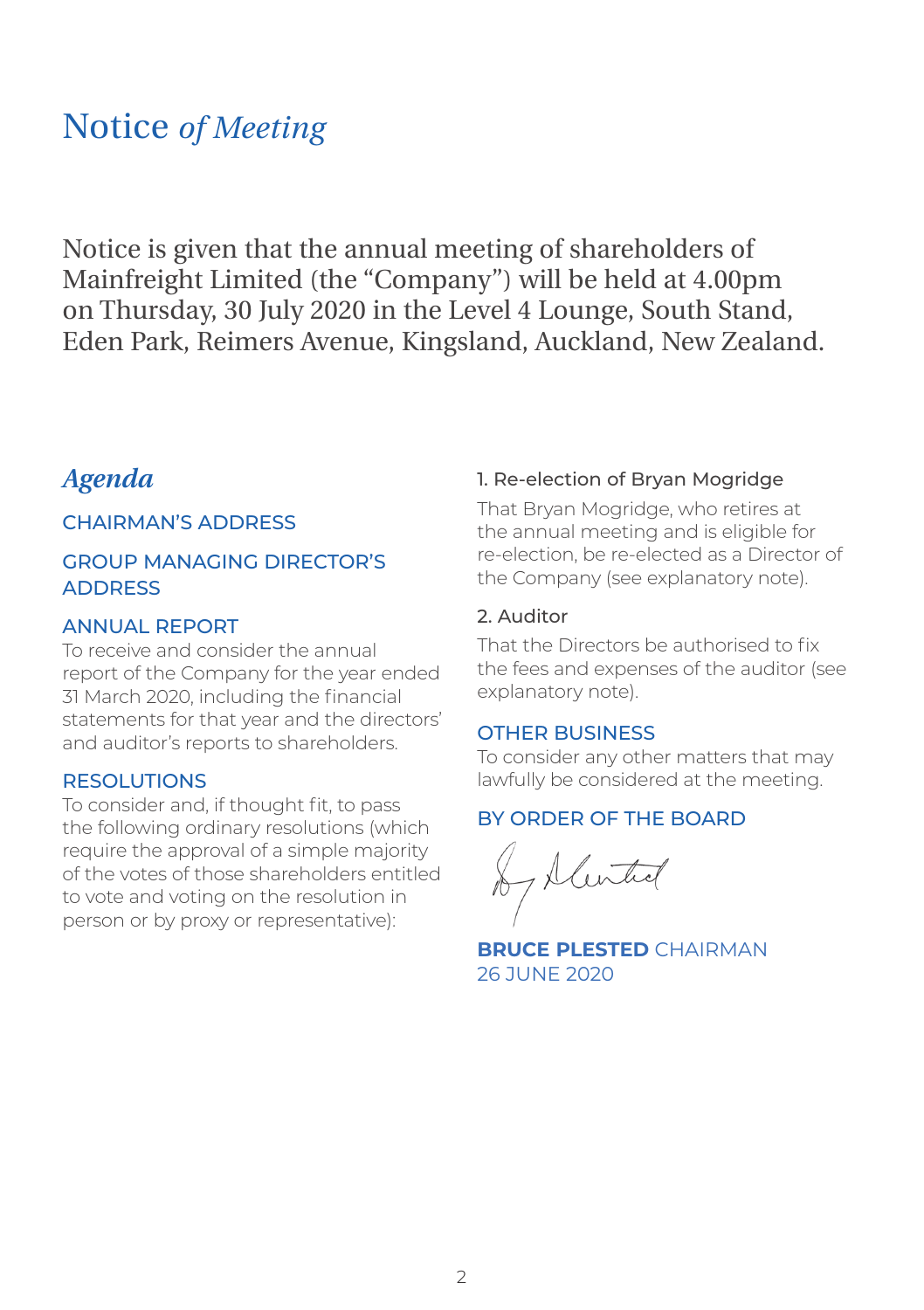## Explanatory *Notes*

### *Resolution 1:*

### **RE-ELECTION OF DIRECTOR**

In accordance with NZX Listing Rule 2.71 Bryan Mogridge retires by rotation and being eligible, offers himself for re-election. The Board unanimously recommends that shareholders vote in favour of the re-election of Bryan Mogridge. He is considered by the Board to be an independent director.



### Bryan Mogridge

Bryan Mogridge was first appointed as a Director of the Board in 2003, and last re-elected at the 2017 Annual Shareholders' Meeting. Bryan's intellect and breadth of experience (both in executive and board roles) are evidenced by his sound practical guidance which is valued highly both by his fellow directors and the Company's management team.

## *Resolution 2:*

### **AUDITOR**

EY is automatically reappointed at the annual meeting as the auditor of the Company under section 207T of the Companies Act. This resolution authorises the Board to fix the fees and expenses of the auditor.

The Directors recommend that shareholders vote to approve Resolution 2.